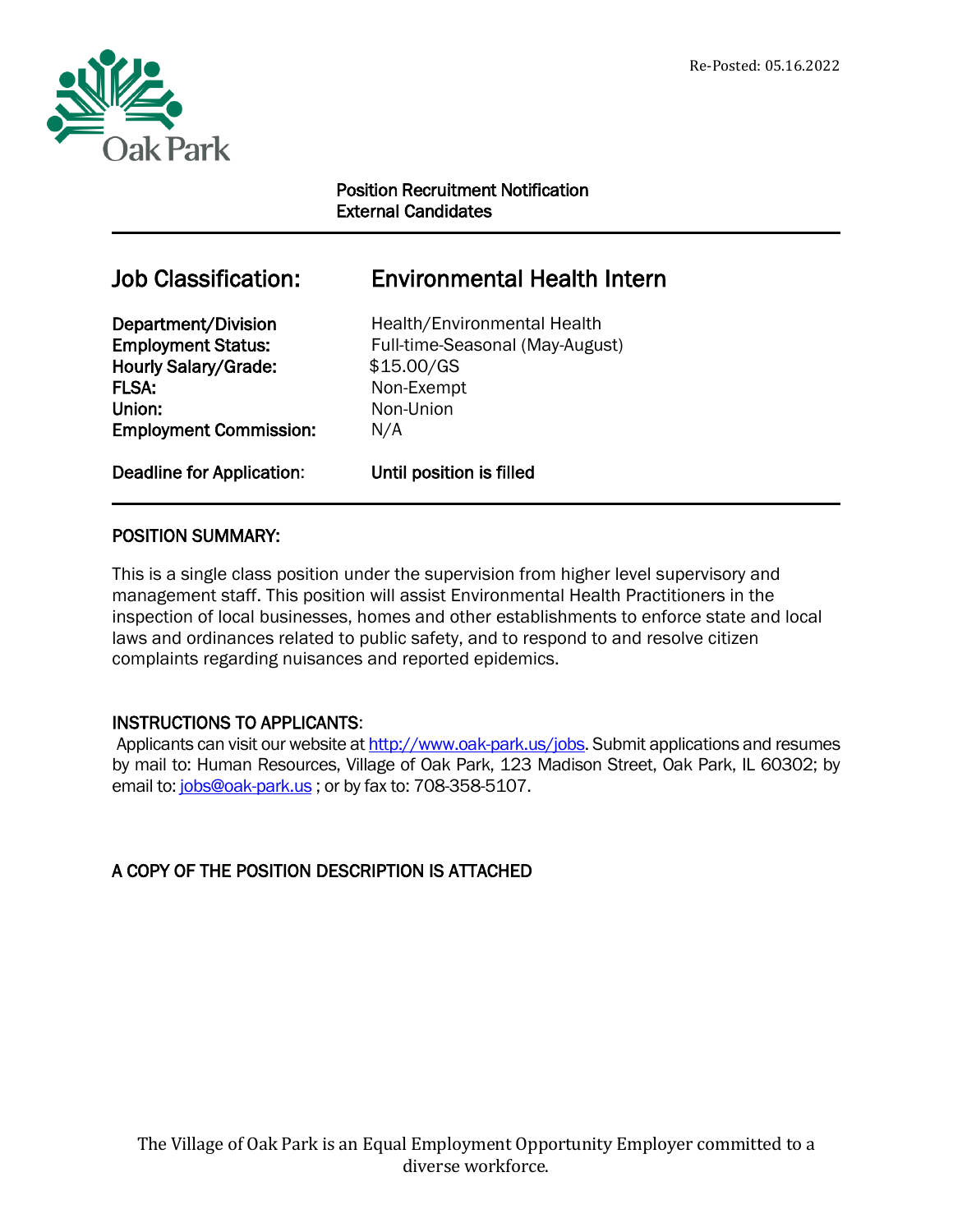

#### **ENVIRONMENTAL HEALTH INTERN**

*Class specifications are intended to present a descriptive list of the range of duties performed by employees in the class. Specifications are not intended to reflect all duties performed within the job.*

#### **DEFINITION**

To assist Environmental Health Practitioners in the inspection of local businesses, homes and other establishments to enforce state and local laws and ordinances related to public health safety and to carry out the deliverables of public health grants; and to respond to and resolve citizen complaints regarding nuisances and reported epidemics.

#### SUPERVISION RECEIVED AND EXERCISED

Receives direction from the Public Health Director.

EXAMPLES OF DUTIES - *Essential and other important duties and responsibilities may include, but are not limited to, the following:*

#### Essential duties and responsibilities:

Conducts the following tasks related to West Nile Virus (WNV) source reduction:

- 1.Identify, document and/or remediate sources of standing and/or stagnantwater.
- 2.Identify and document discarded tires, cans, plastic containers, ceramic pots and other unused similar water-holding containers on private and commercial properties.
- 3. Identify properties with tall grass or overgrown vegetation.
- 4. Conduct public education regarding the importance of reducing or eliminating sources of mosquito breeding and exposure to mosquitoes.
- 5. Collect data, enter data into computer and analyze data.
- 6. Maintain Hotline and West Nile Virus Database.
- 7. Distribute West Nile Virus brochures and posters.

#### Other important duties and responsibilities:

- 1. Assist Environmental Health Practitioners in the inspection of restaurants, grocery stores, mobile and temporary food service facilities, retail food stores and other public service establishments; ensure compliance with standard health safety requirements; record violations and follow-up as appropriate.
- 2. Assist Environmental Health Practitioners in the investigation of citizen complaints regarding nuisance violations including odor, noise, air, over-growth of grass, weeds and other vegetation, solid waste and water pollution; enforce state and local laws, codes and regulations; prepare letters of compliance for violations.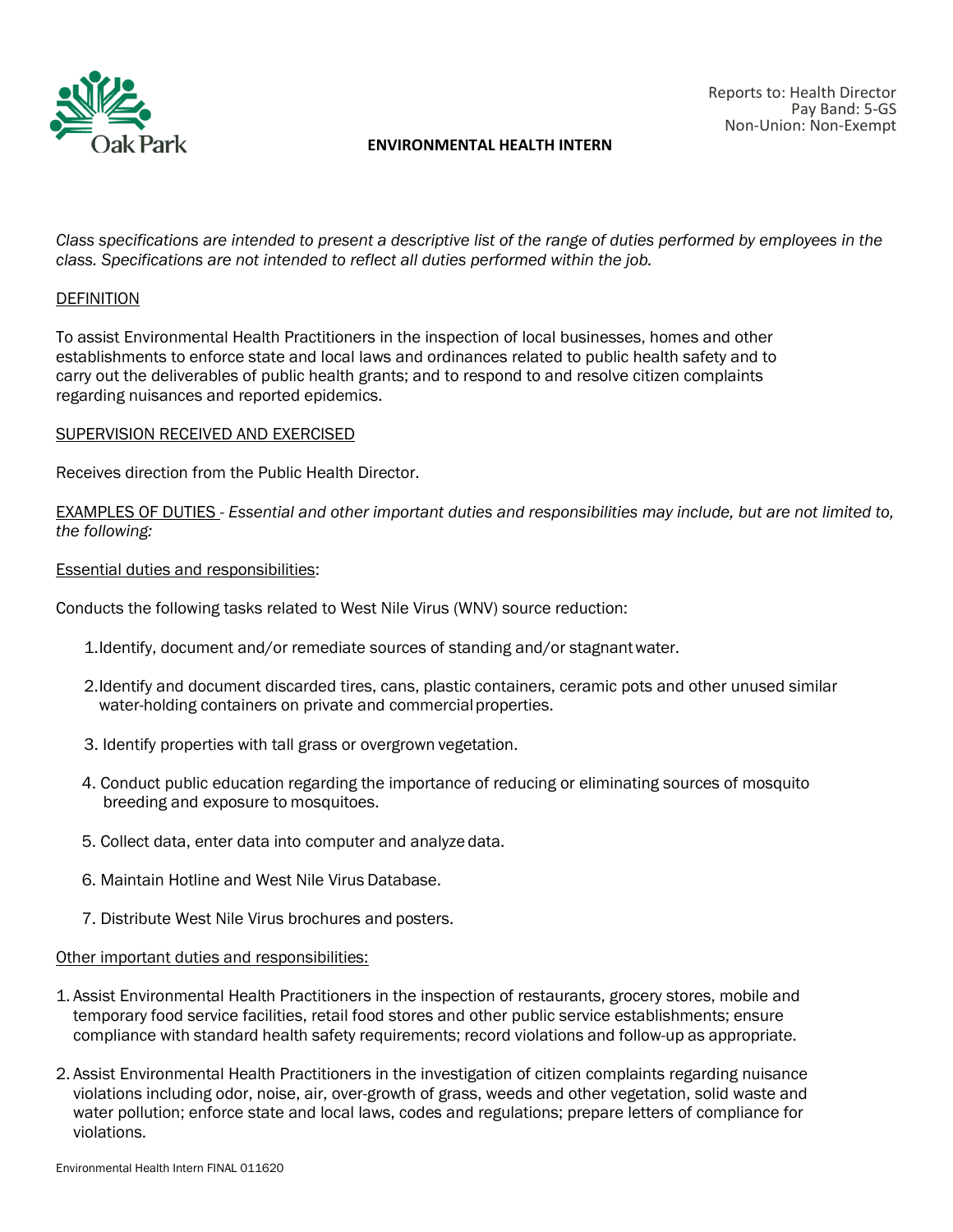

#### **ENVIRONMENTAL HEALTH INTERN**

- 3. Assist Environmental Health Practitioners in conducting rodent surveys including an assessment of the local environmental and/or conditions; provide public education regarding the elimination of conditions that attracts or host rodent populations.
- 4. Respond to and resolve citizen inquiries and complaints.
- 5. Assist Environmental Health Practitioners with lead, childcare and swimming pool programs.
- 6. Perform related duties and responsibilities as required.

#### **OUALIFICATIONS**

#### *Knowledge of:*

Health and safety policies and procedures.

Basic entomology and pest control principles.

Basic principles of chemistry, biology, microbiology and toxicology.

Principles and procedures of record keeping.

Pertinent Federal, State and local laws, codes and regulations.

Customer service principles and methods.

Microsoft software applications including Word, Excel, Outlook and PowerPoint.

#### *Ability to:*

Inspect facilities and operations to ensure compliance with applicable health and safety regulations.

Interpret, explain and enforce the Village health and safety rules, regulations, laws and codes.

Recognize health safety violations and recommend solutions.

Work independently in the absence of supervision.

Prepare clear and concise reports.

Communicate clearly and concisely, both orally and in writing.

Establish and maintain effective working relationships with those contacted in the course of work

Maintain effective audio-visual discrimination and perception needed for: making observations; Communicating with others; Reading and writing; and operating assigned equipment.